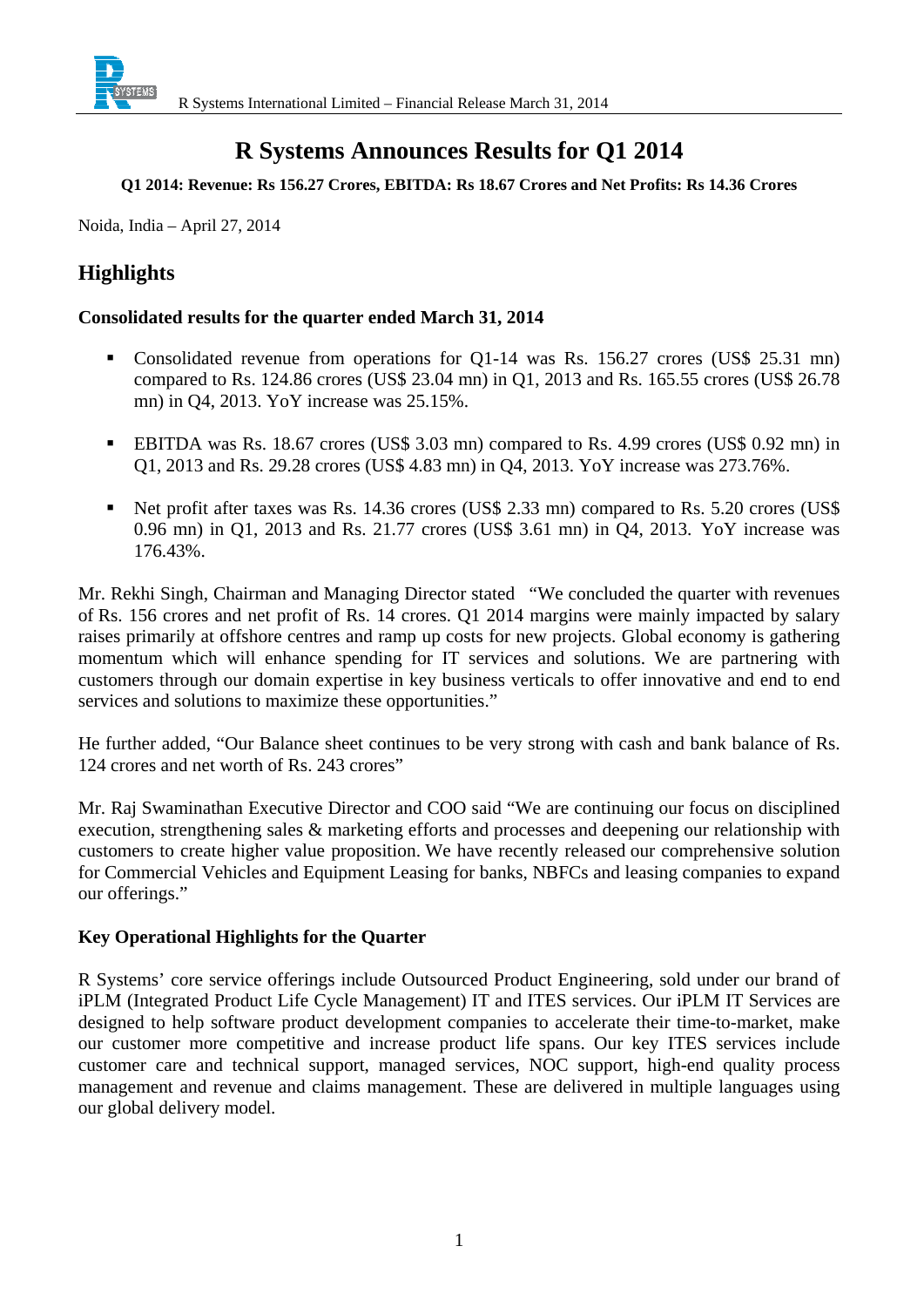

R Systems products group consists of two units i.e., Indus® and ECnet®. Indus® addresses its target BFSI market with its flagship product LSI (Lending Solutions from Indus) and its variants for the telecom and insurance industry.

ECnet® addresses supply chain, warehousing and inventory management. Further, ECnet also operates as a channel partner for reselling and implementing several ERP products of one of the largest ERP vendors.

Our IT services and solutions span five major verticals which include Telecom and Digital Media, Banking and Finance, Healthcare Services, Manufacturing and Logistics, and Government Services. We serve customers worldwide using our global delivery model,  $2500+$  expert associates and multilanguage support capability.

The quarter concluded with addition of 8 key customers. The brief of some significant wins are listed below:

One of the leading providers of interactive patient care and patient engagement solutions based in USA has engaged R Systems to re-architect its key product which empowers patients to participate in their care and leads to better outcomes.

One of the leading providers of self-service banking solutions such as web-enabled ATMs, deposit automation, customer preferences and targeted marketing has selected R Systems for development of next generation software products / solutions.

One of India's foremost system integrators has chosen to partner with R Systems to implement Indus Loan Originations Systems and the Corporate Loan Originations solution at a reputed public sector bank in India.

An international automobile company's captive finance arm has chosen R Systems flagship Lending Solutions product LSI "Loan Origination System", "Loan Management System", "Collections System" Common Reporting Services module (CRS), Commissions & Incentives (CNI), Dealer Funding (DF) and Stock Audit for its business in India.

The R&D division of one of the leading electronic product manufacturer worldwide has awarded R Systems' Singapore based subsidiary ECnet Limited software development projects related to effective energy management systems.

### **Liquidity and Shareholder Funds**

Total Consolidated Cash and bank balance, including bank deposits and liquid debt funds, as at March 31, 2014 was Rs. 123.90 crores compared to Rs. 111.52 crores as on December 31, 2013. Total shareholder funds as on March 31, 2014 were Rs. 243.40 crores compared to Rs. 231.76 crores as on December 31, 2013.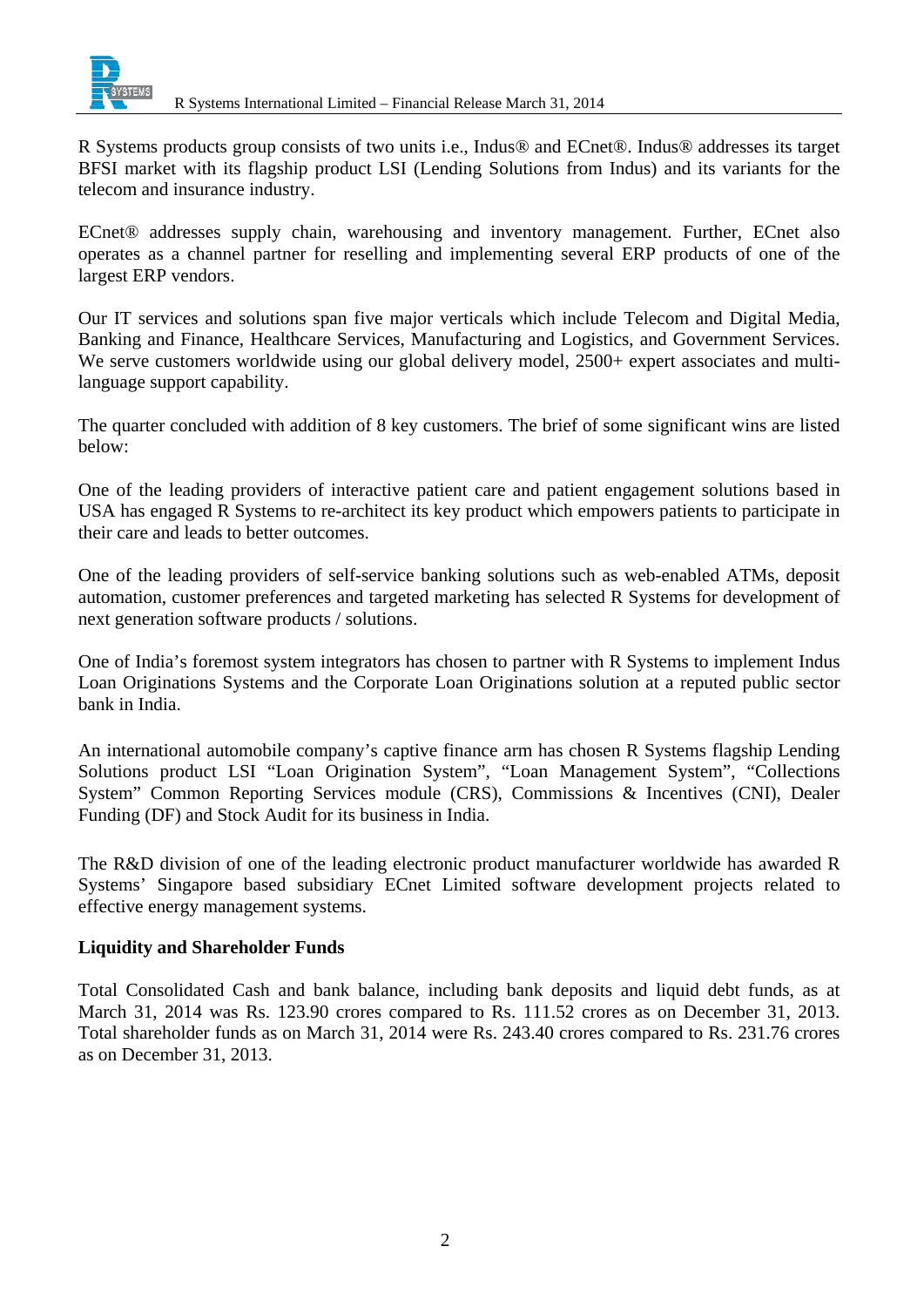

### **Financial Performance**

### **Consolidated Profit & Loss Statement (Un-audited) for the Quarter Ended March 31, 2014 (***As per Indian GAAP)*

|                         |                                                                     |          |                                   | (Rs. in mn) |
|-------------------------|---------------------------------------------------------------------|----------|-----------------------------------|-------------|
| Sr. No.                 | <b>Particulars</b>                                                  |          | <b>Quarter Ended</b><br>March 31, |             |
|                         |                                                                     | 2014     | 2013                              | 2013        |
| $\mathbf{1}$            | <b>Income</b>                                                       |          |                                   |             |
| 1.1                     | Income from operations                                              | 1,562.65 | 1,248.63                          | 1,655.51    |
| 1.2                     | Other operating income                                              | 33.87    | 2.80                              | 0.96        |
|                         | <b>Total</b>                                                        | 1,596.52 | 1,251.43                          | 1,656.47    |
| $\overline{2}$          | <b>Expenses</b>                                                     |          |                                   |             |
| 2.1                     | Employee benefits expense                                           | 985.85   | 842.28                            | 942.75      |
| 2.2                     | Depreciation and amortisation expense                               | 26.99    | 21.31                             | 28.17       |
| 2.3                     | Traveling and conveyance                                            | 93.81    | 92.79                             | 81.14       |
| 2.4                     | <b>Communication costs</b>                                          | 21.80    | 19.85                             | 21.15       |
| 2.5                     | Legal and professional expenses (including subcontract<br>expenses) | 161.80   | 119.13                            | 174.49      |
| 2.6                     | Provision for doubtful debts and advances (net)                     |          | 19.47                             | 0.88        |
| 2.7                     | Other expenses                                                      | 115.56   | 88.19                             | 119.85      |
|                         | <b>Total expenses</b>                                               | 1,405.81 | 1,203.02                          | 1,368.43    |
| $\overline{\mathbf{3}}$ | Profit from operations before other income and<br>finance cost      | 190.71   | 48.41                             | 288.04      |
| $\overline{\mathbf{4}}$ | Other income                                                        | 11.38    | 11.25                             | 10.11       |
| 5                       | Profit from operations before finance cost                          | 202.09   | 59.66                             | 298.15      |
| 6                       | Finance cost                                                        | 2.06     | 1.73                              | 2.22        |
| $\overline{7}$          | Profit before tax                                                   | 200.03   | 57.93                             | 295.93      |
| 8                       | <b>Tax expense</b>                                                  |          |                                   |             |
| 8.1                     | Current tax (net of MAT credit)                                     | 40.62    | 8.23                              | 76.02       |
| 8.2                     | Deferred tax charge / (credit)                                      | 15.78    | (2.26)                            | 2.20        |
|                         | <b>Total tax expense</b>                                            | 56.40    | 5.97                              | 78.22       |
| $\boldsymbol{9}$        | Net profit after tax                                                | 143.63   | 51.96                             | 217.71      |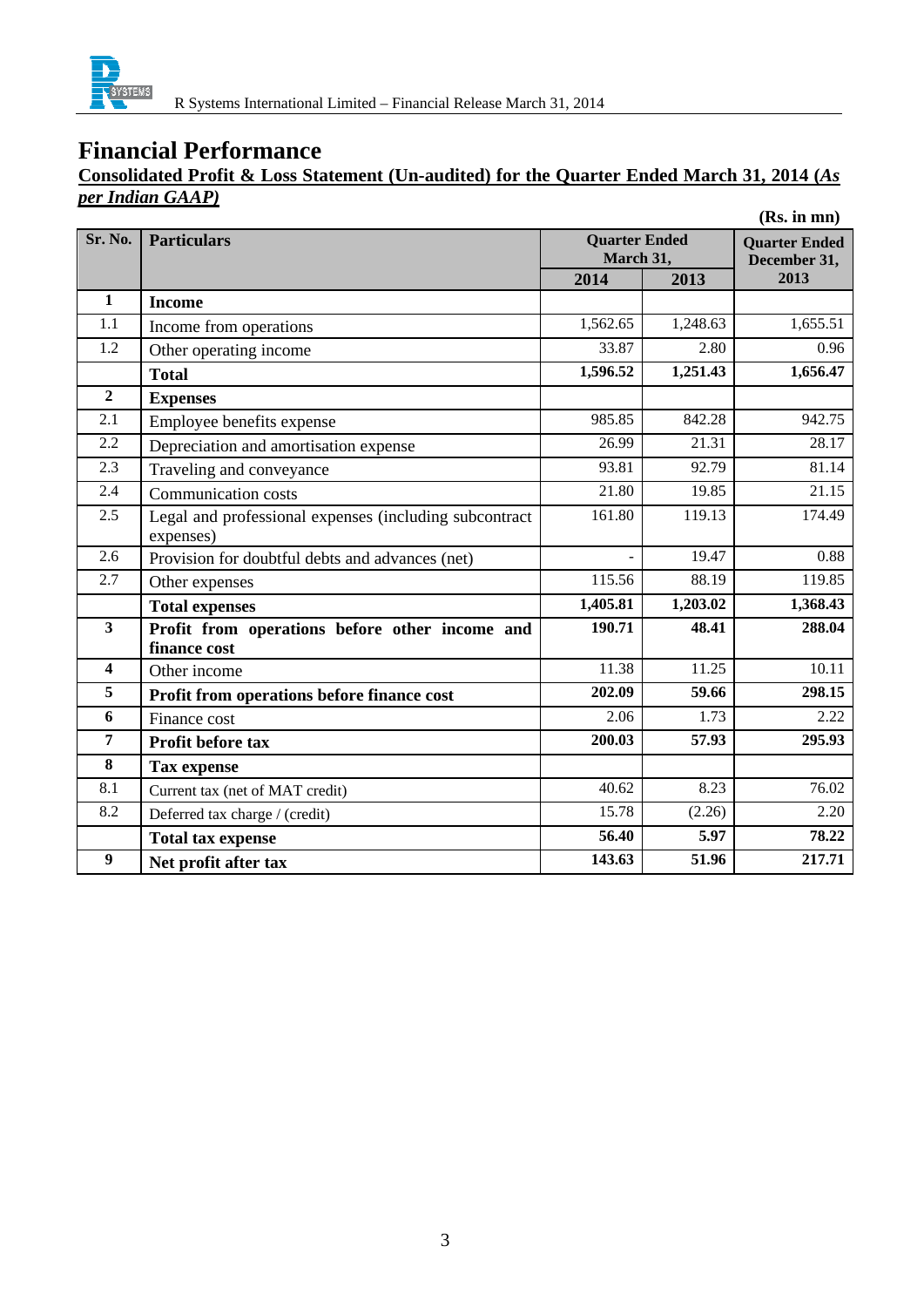

## **Financial Performance**

### **Consolidated Profit & Loss Statement (Un- audited) for the Quarter Ended March 31, 2014**  *(Contribution Analysis Format; Basis Indian GAAP)*

|                               |                    |        |            |        |            | (Figures in mn) |
|-------------------------------|--------------------|--------|------------|--------|------------|-----------------|
| <b>Particulars</b>            | Q1 2014<br>Q1 2013 |        | Q4 2013    |        |            |                 |
|                               | <b>INR</b>         | US\$   | <b>INR</b> | US\$   | <b>INR</b> | US\$            |
| <b>Revenues</b>               | 1,562.65           | 25.31  | 1,248.63   | 23.04  | 1,655.51   | 26.78           |
| Cost of revenues              | 1,014.07           | 16.42  | 847.99     | 15.65  | 1,006.46   | 16.23           |
| Gross margin                  | 548.58             | 8.89   | 400.64     | 7.39   | 649.05     | 10.55           |
|                               | 35.11%             |        | 32.09%     |        | 39.21%     |                 |
| SG & A                        |                    |        |            |        |            |                 |
| Expenses                      | 361.89             | 5.86   | 350.69     | 6.47   | 356.23     | 5.72            |
|                               | 23.16%             |        | 28.09%     |        | 21.52%     |                 |
| <b>EBITDA</b>                 | 186.69             | 3.03   | 49.95      | 0.92   | 292.82     | 4.83            |
|                               | 11.95%             |        | $4.00\%$   |        | 17.69%     |                 |
| Depreciation and amortization | 26.99              | 0.44   | 21.31      | 0.39   | 28.17      | 0.46            |
| <b>Income from operations</b> | 159.70             | 2.59   | 28.64      | 0.53   | 264.65     | 4.37            |
| Interest expense              | (0.42)             | (0.01) | (0.30)     | (0.01) | (0.38)     | (0.00)          |
| Other income (net)            | 40.75              | 0.66   | 29.59      | 0.55   | 31.66      | 0.54            |
| Income before income tax      | 200.03             | 3.24   | 57.93      | 1.07   | 295.93     | 4.91            |
| Income tax provision          | 56.40              | 0.91   | 5.97       | 0.11   | 78.22      | 1.30            |
| Net earnings                  | 143.63             | 2.33   | 51.96      | 0.96   | 217.71     | 3.61            |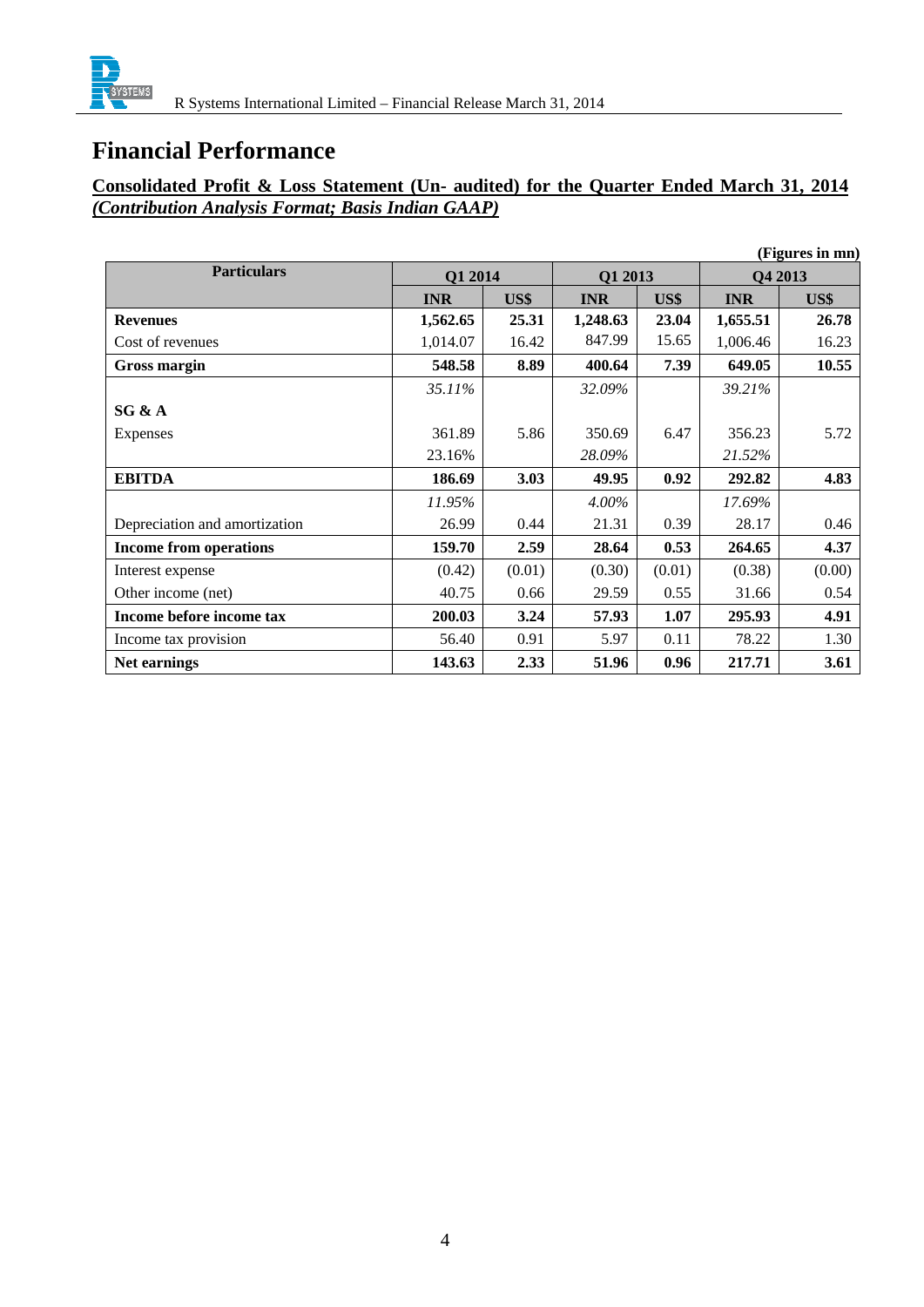

# **Consolidated Balance Sheet as at March 31, 2013 (As per Indian GAAP)**

|                                           | (Ks. In mn)  |              |              |  |
|-------------------------------------------|--------------|--------------|--------------|--|
|                                           |              | As at        |              |  |
| <b>Particulars</b>                        | Mar 31, 2014 | Mar 31, 2013 | Dec 31, 2013 |  |
|                                           | (Unaudited)  | (Unaudited)  | (Audited)    |  |
| <b>EQUITY &amp; LIABILITIES</b>           |              |              |              |  |
| <b>Shareholders' Funds</b>                |              |              |              |  |
| Share capital                             | 126.63       | 124.97       | 125.92       |  |
| Reserves and Surplus                      | 2,307.38     | 1,833.41     | 2,191.69     |  |
| <b>Sub-Total Shareholder's Funds</b>      | 2,434.01     | 1,958.38     | 2,317.61     |  |
|                                           |              |              |              |  |
| <b>Minority interest</b>                  |              |              |              |  |
| <b>Non-current liabilities</b>            |              |              |              |  |
| Long-term borrowings                      | 7.24         | 9.30         | 8.80         |  |
| Other long term liabilities               | 4.37         | 7.57         | 4.38         |  |
| Long-term provisions                      | 75.61        | 78.12        | 73.44        |  |
| <b>Subtotal - Non-current liabilities</b> | 87.22        | 94.99        | 86.62        |  |
|                                           |              |              |              |  |
| <b>Current liabilities</b>                |              |              |              |  |
| Trade payables                            | 465.15       | 407.45       | 514.62       |  |
| Other current liabilities                 | 333.95       | 231.78       | 177.45       |  |
| Short-term provisions                     | 307.11       | 286.08       | 375.65       |  |
| <b>Subtotal- Current Liabilities</b>      | 1,106.21     | 925.31       | 1,067.72     |  |
| <b>TOTAL - EQUITY AND LIABILITIES</b>     | 3,627.44     | 2,978.68     | 3,471.95     |  |
|                                           |              |              |              |  |
| <b>ASSETS</b>                             |              |              |              |  |
| <b>Non-current assets</b>                 |              |              |              |  |
| <b>Fixed assets</b>                       | 468.56       | 423.34       | 463.00       |  |
| Goodwill on consolidation                 | 283.84       | 254.33       | 291.11       |  |
| Non-current investments                   | 18.03        | 10.03        | 0.03         |  |
| Deferred tax assets (net)                 | 39.29        | 56.97        | 55.35        |  |
| Long-term loans and advances              | 75.04        | 64.30        | 84.38        |  |
| Other non-current assets                  | 74.45        | 81.04        | 96.23        |  |
| <b>Subtotal - Non- current assets</b>     | 959.21       | 890.01       | 990.10       |  |
| <b>Current assets</b>                     |              |              |              |  |
| <b>Current Investment</b>                 | 10.00        |              | 10.00        |  |
| Trade receivables                         | 1,089.00     | 915.02       | 1,040.93     |  |
| Cash and bank balance                     | 1,137.65     | 790.35       | 1,014.54     |  |
| Short-term loans and advances             | 167.78       | 145.39       | 150.15       |  |
| Other current assets                      | 263.80       | 237.91       | 266.23       |  |
| <b>Subtotal - Current Assets</b>          | 2,668.23     | 2,088.67     | 2,481.85     |  |
| <b>TOTAL - ASSETS</b>                     | 3,627.44     | 2,978.68     | 3,471.95     |  |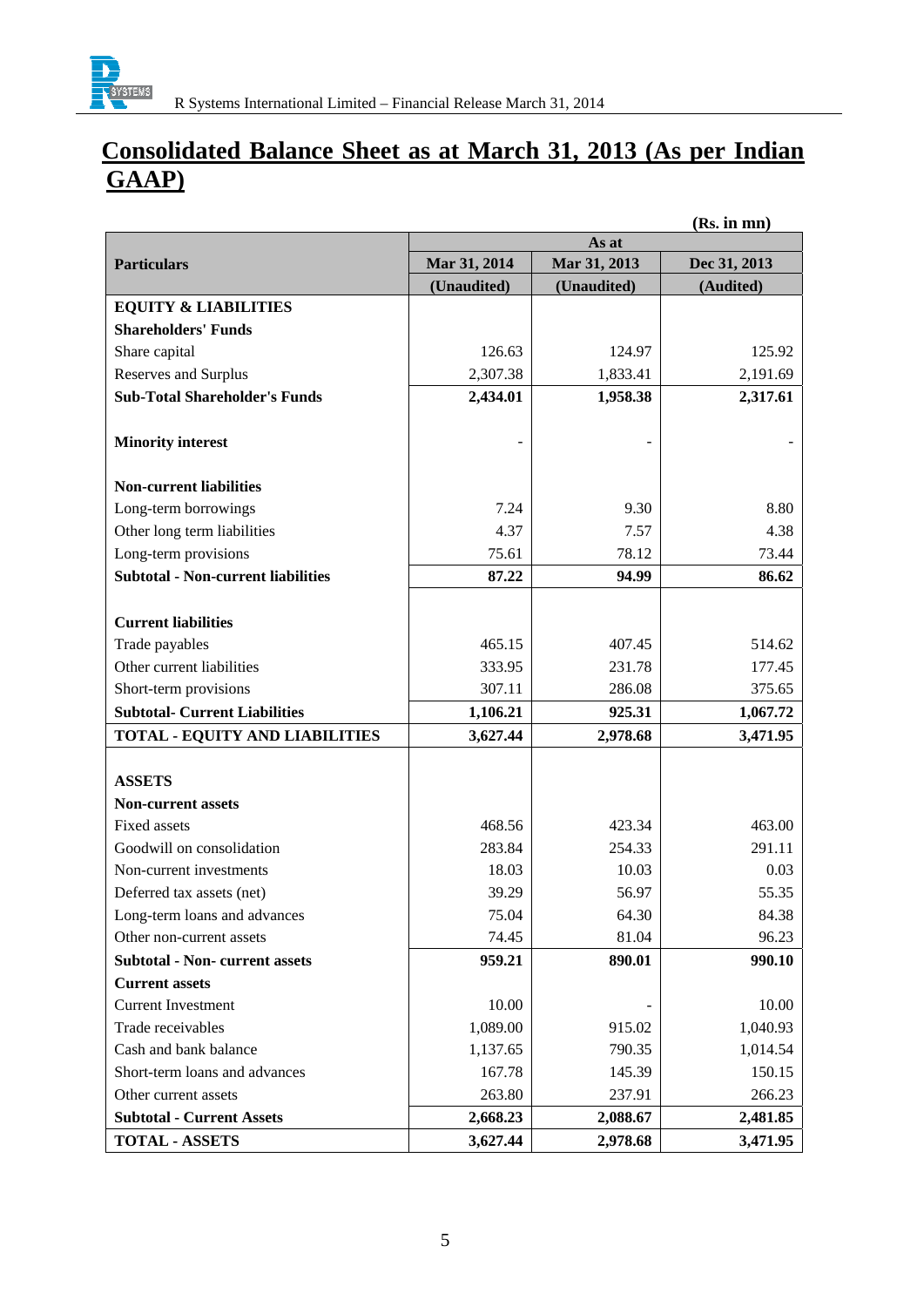

# **Consolidated Operational Data (Un-audited)**

| <b>Profitability in Percentage</b> | <b>Quarter ended</b> |            |            |  |
|------------------------------------|----------------------|------------|------------|--|
|                                    | Mar 31, 14           | Mar 31, 13 | Dec 31, 13 |  |
|                                    |                      |            |            |  |
| Revenues                           | 100.00               | 100.00     | 100.00     |  |
| Gross margin                       | 35.11                | 32.09      | 39.21      |  |
| SG & A                             | 23.16                | 28.09      | 21.52      |  |
| <b>EBITDA</b>                      | 11.95                | 4.00       | 17.69      |  |
| <b>EBT</b>                         | 12.80                | 4.64       | 17.88      |  |
| PAT                                | 9.19                 | 4.16       | 13.15      |  |

|                                    | <b>Quarter ended</b> |            |            |  |
|------------------------------------|----------------------|------------|------------|--|
| <b>Revenue from Top 10 Clients</b> | Mar 31, 14           | Mar 31, 13 | Dec 31, 13 |  |
|                                    |                      |            |            |  |
| Top 10 Clients                     | 33.94%               | 36.18%     | 35.74%     |  |
| Top 5 Clients                      | 20.29%               | 23.12%     | 20.35%     |  |
| Top 3 Clients                      | 13.75%               | 15.94%     | 13.32%     |  |
| <b>Largest Client</b>              | 5.25%                | 5.73%      | 4.85%      |  |

| <b>Revenues by Geographies</b> | <b>Quarter ended</b> |            |            |  |
|--------------------------------|----------------------|------------|------------|--|
|                                | Mar 31, 14           | Mar 31, 13 | Dec 31, 13 |  |
|                                |                      |            |            |  |
| <b>USA</b>                     | 55.82%               | 55.49%     | 54.75%     |  |
| Europe                         | 26.23%               | 23.92%     | 27.34%     |  |
| SEAC (South East Asia)         | 9.31%                | 10.77%     | 9.10%      |  |
| India                          | 5.29%                | 4.78%      | 5.85%      |  |
| Others                         | 3.35%                | 5.04%      | 2.96%      |  |
| <b>Total</b>                   | 100.00%              | 100.00%    | 100.00%    |  |

| <b>Utilization (excluding trainees)</b> | <b>Quarter ended</b> |            |            |
|-----------------------------------------|----------------------|------------|------------|
|                                         | Mar 31, 14           | Mar 31, 13 | Dec 31, 13 |
|                                         |                      |            |            |
| Onsite                                  | 74.95%               | 71.00%     | 73.76%     |
| <b>Offshore</b>                         | 72.55%               | 67.81%     | 75.29%     |
| <b>Blended</b>                          | 73.13%               | 68.52%     | 74.92%     |

|                                         | <b>Quarter ended</b> |            |            |
|-----------------------------------------|----------------------|------------|------------|
| <b>Utilization (including trainees)</b> | Mar 31, 14           | Mar 31, 13 | Dec 31, 13 |
|                                         |                      |            |            |
| Onsite                                  | 74.95%               | 71.00%     | 73.76%     |
| Offshore                                | 69.07%               | 63.41%     | 71.63%     |
| <b>Blended</b>                          | 70.43%               | 65.01%     | 72.13%     |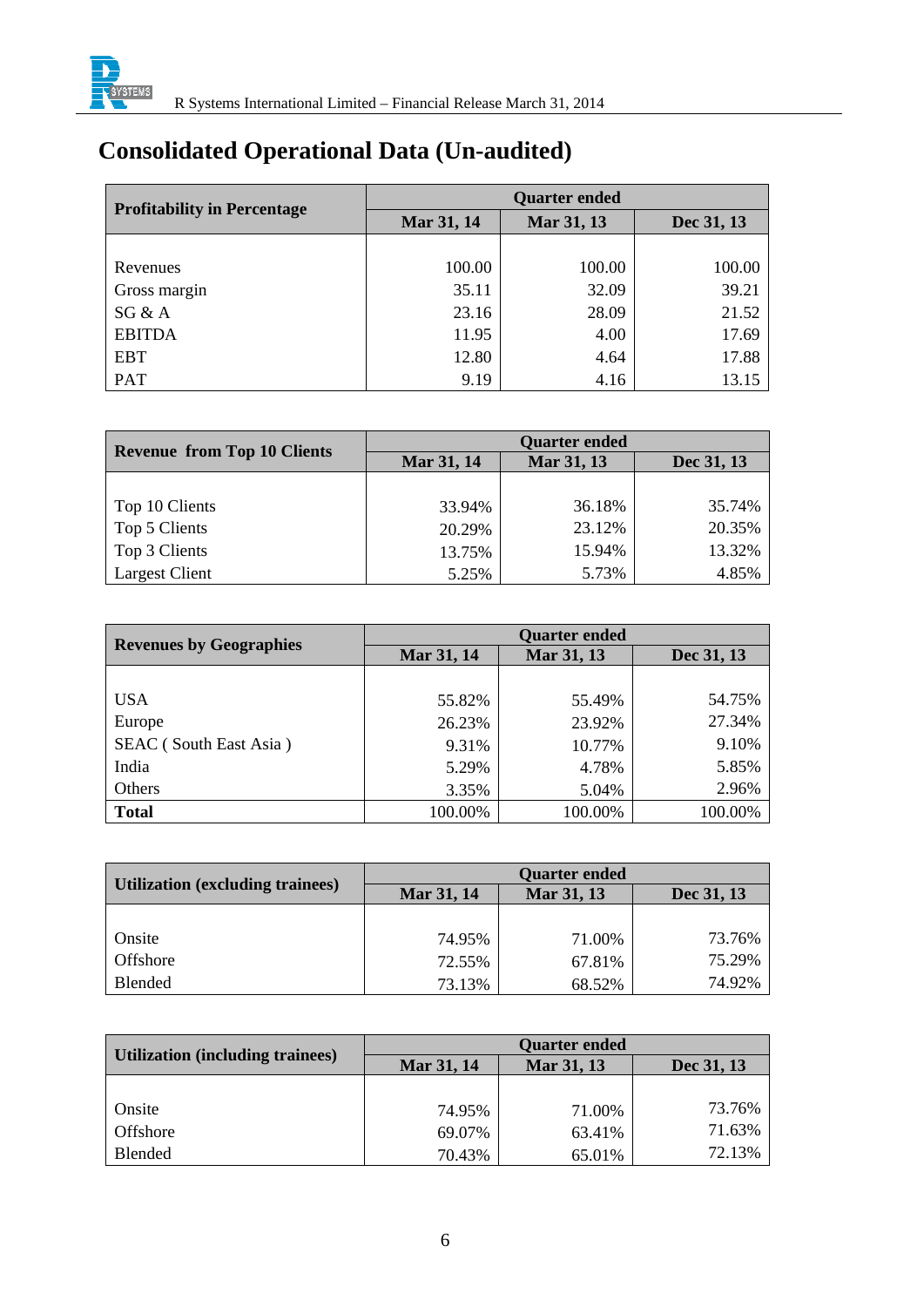

# **Consolidated Operational Data (Un-audited)**

|                          | As at      |            |            |
|--------------------------|------------|------------|------------|
| <b>Human resources</b>   | Mar 31, 14 | Mar 31, 13 | Dec 31, 13 |
| <b>Technical</b>         | 2,188      | 2,178      | 2,206      |
| <b>Software services</b> |            |            |            |
| Onsite                   | 305        | 289        | 307        |
| Offshore                 | 1,366      | 1,339      | 1,351      |
| <b>BPO</b>               |            |            |            |
| Offshore                 | 244        | 299        | 261        |
| Onsite                   | 192        | 164        | 201        |
| <b>Trainees</b>          | 81         | 87         | 86         |
| <b>Support</b>           | 377        | 377        | 376        |
| <b>Total count</b>       | 2,565      | 2,555      | 2,582      |

#### **(**Rs. in mn, except DSO)

| <b>Key Balance Sheet Data</b> | As At      |            |            |  |
|-------------------------------|------------|------------|------------|--|
|                               | Mar 31, 14 | Mar 31, 13 | Dec 31, 13 |  |
| Receivable                    | 1,089.00   | 915.02     | 1,040.93   |  |
| Receivable in days ("DSO")    | 52         | 64         | 52         |  |
| Total cash and bank balance*  | 1,238.97   | 874.87     | 1,115.20   |  |
| Fixed assets                  | 468.56     | 423.34     | 463.00     |  |
| Shareholders' funds           | 2,434.01   | 1,958.38   | 2,317.61   |  |

\*Including investments in liquid debt funds and fixed deposits with banks

|                                             | <b>As on March 31, 2014</b> |              |
|---------------------------------------------|-----------------------------|--------------|
| <b>Development/Service Centres Location</b> | Covered areas in sq         | No. of seats |
|                                             | ft.                         |              |
| India                                       |                             |              |
| Noida                                       | 76,980                      | 1,428        |
| Pune                                        | 25,190                      | 436          |
| Chennai                                     | 12,666                      | 170          |
|                                             | 114,836                     | 2,034        |
|                                             |                             |              |
| <b>USA</b>                                  |                             |              |
| Sacramento, CA                              | 9,500                       | 60           |
| Salt Lake City, Utha                        | 13,800                      | 117          |
|                                             | 23,300                      | 177          |
| <b>South East Asia</b>                      |                             |              |
| Singapore                                   | 7,125                       | 42           |
| Malaysia                                    | 3,822                       | 39           |
| Thailand                                    | 592                         | 6            |
|                                             | 11,539                      | 87           |
| <b>Europe</b>                               |                             |              |
| Netherlands                                 | 21,194                      | 251          |
| France                                      | 8,600                       | 112          |
| Romania                                     | 14,090                      | 126          |
| Poland                                      | 6,083                       | 54           |
| Moldova                                     | 3,398                       | 46           |
|                                             | 53,365                      | 589          |
| <b>Total</b>                                | 203,040                     | 2,887        |